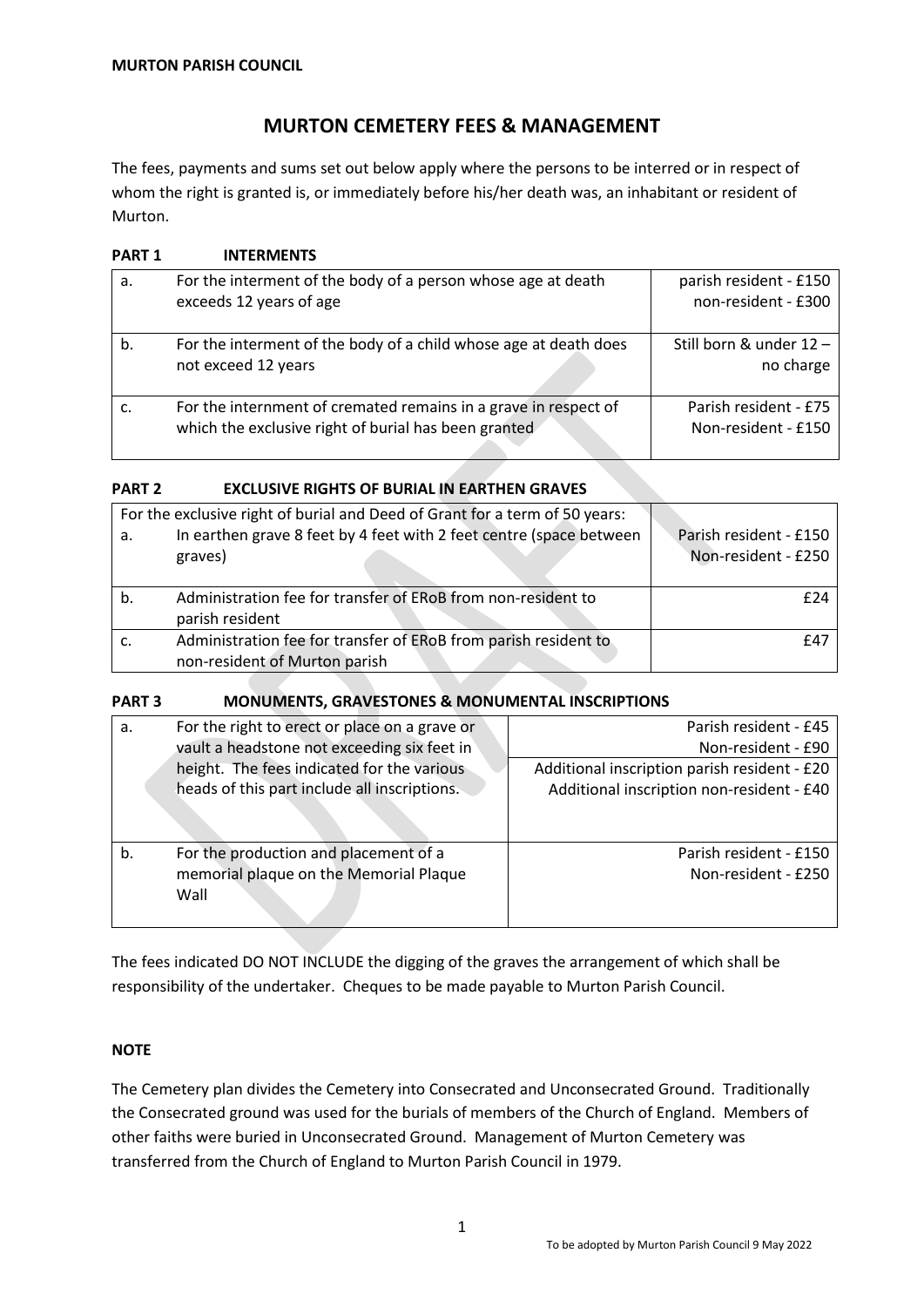#### **MURTON PARISH COUNCIL**

#### **REGULATIONS FOR THE MANAGEMENT OF MURTON CEMETERY**

- 1. Any grave space may be purchased within 14 years of death by a member of the family of the deceased person on the terms mentioned in the table of fees.
- 2. The selection of a site in all cases of purchase to be subject to the approval of the Council, and all inscriptions and plans of Headstones to be erected in the Cemetery to be submitted to the Council for approval, but the wishes of the applicants will be met as far as may be deemed practicable.
- 3. No trees or shrubs to be planted over graves.
- 4. Kerbstones or Border Stones are not allowed.
- 5. Hours of interments in the Consecrated or Unconsecrated Ground to be 10.00 am to 4.00 pm weekdays. Interments on Sundays by special arrangement.
- 6. The owner of any purchased grave space shall not have the option of transferring the right of burial in the same to any person other than a relative by blood or marriage without the consent of the Council.
- 7. Orders for funerals must be given to the Clerk two clear days (exclusive of Sundays) before the funeral and all fees and charges must be paid by the day of the funeral.

#### **Memorial Plaque Specification**

Each plaque to be 20 X 10 cm (8" x 5"), smooth slate with wording in white, ordered from Pigneys, Appleby. Wording to include:

- Full name
- Age and date of death OR Dates of birth and death
- Optional third line to follow simple examples as below:

A beloved mother, father, etc A dear... Always in our hearts Always remembered Farewell Farewell Forever at peace Forever in our hearts Forever loved Forever missed Forever with the Lord In God's keeping and Indoving memory In memory of Missed by all Peace be with you **Remembered with love** Rest in peace Sadly missed Safely home Too soon

A friend to all A loving, mother, father, etc At rest **Beloved Dad, Mum, Husband etc** 

# **ENQUIRIES TO**

June Watson, Clerk to Murton Parish Council (Cumbria) c/o 1 Battlehill, ANNAN, Dumfries & Galloway DG12 6SN Tel: 017683 52851 E-mail: [clerk@murton.org.uk](mailto:clerk@murton.org.uk)